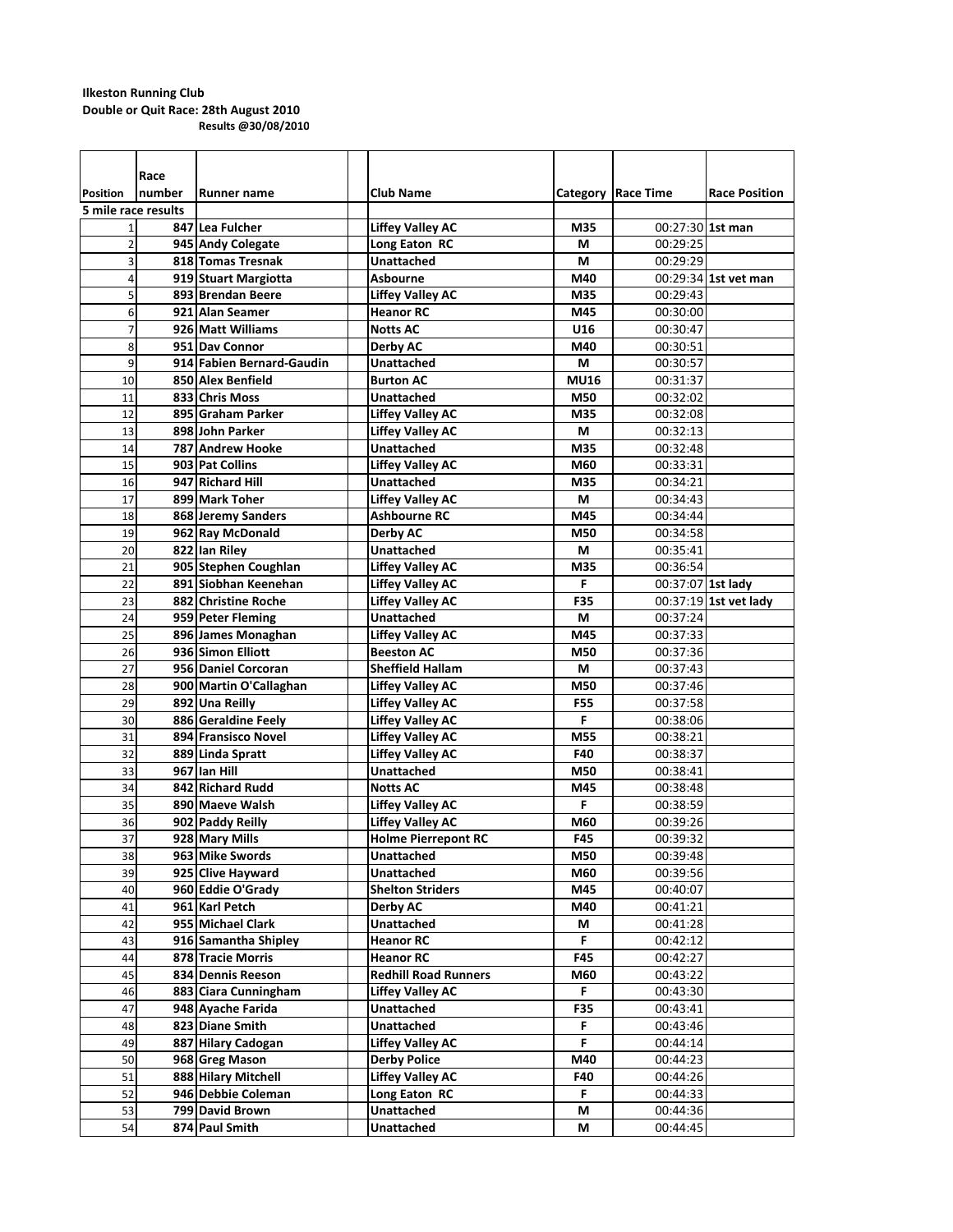|                      | Race   |                          |                                    |     |                      |                       |
|----------------------|--------|--------------------------|------------------------------------|-----|----------------------|-----------------------|
| <b>Position</b>      | number | Runner name              | <b>Club Name</b>                   |     | Category   Race Time | <b>Race Position</b>  |
| 55                   |        | 838 Ami Wainwright       | <b>Unattached</b>                  | F   | 00:45:05             |                       |
| 56                   |        | 809 Debbie Birkin        | <b>Uknet runner</b>                | F35 | 00:45:15             |                       |
| 57                   |        | 802 Dean Ward            | <b>Uknet runner</b>                | M40 | 00:45:23             |                       |
| 58                   |        | 953 Christina Lloyd      | <b>Unattached</b>                  | F   | 00:45:28             |                       |
| 59                   |        | 858 Emma Sheldon         | <b>Unattached</b>                  | F35 | 00:45:50             |                       |
| 60                   |        | 881 Aoife Reilly         | <b>Liffey Valley AC</b>            | F   | 00:46:02             |                       |
| 61                   |        | 931 Deborah Morgan       | Unattached                         | F35 | 00:46:19             |                       |
| 62                   |        | 935 John Cassells        | <b>Unattached</b>                  |     | 00:46:44             |                       |
| 63                   |        | 884 Eithne Walsh         | <b>Liffey Valley AC</b>            | F35 | 00:47:13             |                       |
| 64                   |        | 830 lan Stubbs           | <b>Shepshed RC</b>                 | M70 | 00:47:36             |                       |
| 65                   |        | 848 Alison Spellman      | <b>Unattached</b>                  | F35 | 00:48:32             |                       |
| 66                   |        | 957 Ryan Blake           | <b>Heanor RC</b>                   | М   | 00:49:25             |                       |
| 67                   |        | 958 Iain Mall            | Unattached                         | M   | 00:49:27             |                       |
| 68                   |        | 929 Graham Livermore     | <b>Unattached</b>                  | M45 | 00:50:59             |                       |
| 69                   |        | 885 Elizabeth Ryan       | <b>Liffey Valley AC</b>            | F   | 00:51:45             |                       |
| 70                   |        | 940 Liam McCarthy        | <b>Liffey Valley AC</b>            | M45 | 00:51:45             |                       |
| 71                   |        | 841 Andy Skelton         | <b>Unattached</b>                  | M40 | 00:51:46             |                       |
| 72                   |        | 912 Alan Morton          | <b>Unattached</b>                  | M55 | 00:52:30             |                       |
| 73                   |        | 807 Joanne Rawlinson     | <b>Unattached</b>                  | F35 | 00:53:19             |                       |
| 74                   |        | 810 Helen Roberts        | <b>Unattached</b>                  | F   | 00:54:00             |                       |
| 75                   |        | 816 Leah Chillery        | <b>Sutton in Ashfield Harriers</b> | F   | 00:54:14             |                       |
| 76                   |        | 924 Geraldine McLaughlin | <b>Belper Harriers</b>             | F40 | 00:54:27             |                       |
| 77                   |        | 840 Liz Bland            | <b>Unattached</b>                  | F40 | 00:55:55             |                       |
| 78                   |        | 785 Carol Smith          | <b>Unattached</b>                  | F   | 00:58:09             |                       |
| 79                   |        | 788 Tom Long             | <b>Rolls Royce Harriers</b>        | M75 | 00:58:17             |                       |
| 80                   |        | 871 Peter Lythgoe        | <b>Unattached</b>                  | M50 | 00:58:49             |                       |
|                      |        |                          |                                    |     |                      |                       |
|                      |        |                          |                                    |     |                      |                       |
|                      |        |                          |                                    |     |                      |                       |
|                      |        |                          |                                    |     |                      |                       |
| 10 mile race results |        |                          |                                    |     |                      |                       |
| <b>Position</b>      |        | Race num Runner name     | <b>Club Name</b>                   |     | Category Race Time   | <b>Race Position</b>  |
| $\mathbf{1}$         |        | 920 Philip Critchlow     | <b>Beaumont RC</b>                 | M40 | 00:56:53 1st man     |                       |
| 2                    |        | 913 Andrew Reynolds      | <b>Neath Harriers</b>              | М   | 00:59:04             |                       |
| 3                    |        | 904 Paul Balfe           | <b>Liffey Valley AC</b>            | M35 | 00:59:30             |                       |
| 4                    |        | 1000 Gareth Briggs       | <b>Staffs Moorlands AC</b>         | M35 | 01:00:35             |                       |
| 5                    |        | 897 Javier Silvan        | <b>Liffey Valley AC</b>            | M   | 01:01:42             |                       |
| 6                    |        | 845 Andrew Bell          | <b>Unattached</b>                  | М   | 01:01:54             |                       |
| 7                    |        | 849 Ian Chant            | Long Eaton RC                      | М   | 01:02:47             |                       |
| 8                    |        | 855 Patrick Fitzgerald   | Long Eaton RC                      | M45 |                      | 01:04:56 1st vet man  |
| 9                    |        | 819 Jack Crews           | Unattached                         | М   | 01:05:04             |                       |
| 10                   |        | 877 Lucy Holmes          | <b>Ripley RC</b>                   | F   | 01:08:13 1st lady    |                       |
| 11                   |        | 835 Tom Stokes           | <b>Erewash Valley RC</b>           | М   | 01:08:35             |                       |
| 12                   |        | 954 Andy Bond            | <b>Doncaster AC</b>                | М   | 01:09:08             |                       |
| 13                   |        | 846 Luke Saxton          | Unattached                         | М   | 01:09:28             |                       |
| 14                   |        | 857 Spencer Sheldon      | Unattached                         | M40 | 01:09:29             |                       |
| 15                   |        | 942 Andy Basey           | <b>Notts AC</b>                    | М   | 01:09:30             |                       |
| 16                   |        | 938 Jaik Pickford        | <b>Unattached</b>                  | M35 | 01:09:53             |                       |
| 17                   |        | 851 Paul Caruana         | <b>Leamington C &amp; AC</b>       | M35 | 01:09:54             |                       |
| 18                   |        | 820 Robert Briggs        | Unattached                         | M40 | 01:09:56             |                       |
| 19                   |        | 839 Roger Morgan         | <b>Belper Harriers</b>             | M55 | 01:11:01             |                       |
| 20                   |        | 821 Stephanie Ilsley     | <b>Belper Harriers</b>             | F45 |                      | 01:11:19 1st vet lady |
| 21                   |        | 800 Richard Brown        | Unattached                         | М   | 01:12:26             |                       |
| 22                   |        | 943 Chrissie Fergusson   | <b>Run Local</b>                   | F40 | 01:13:00             |                       |
| 23                   |        | 934 Mark Binch           | Unattached                         | M35 | 01:13:02             |                       |
| 24                   |        | 879 Jonathan Bird        | <b>Shelton Striders</b>            | М   | 01:13:14<br>01:13:17 |                       |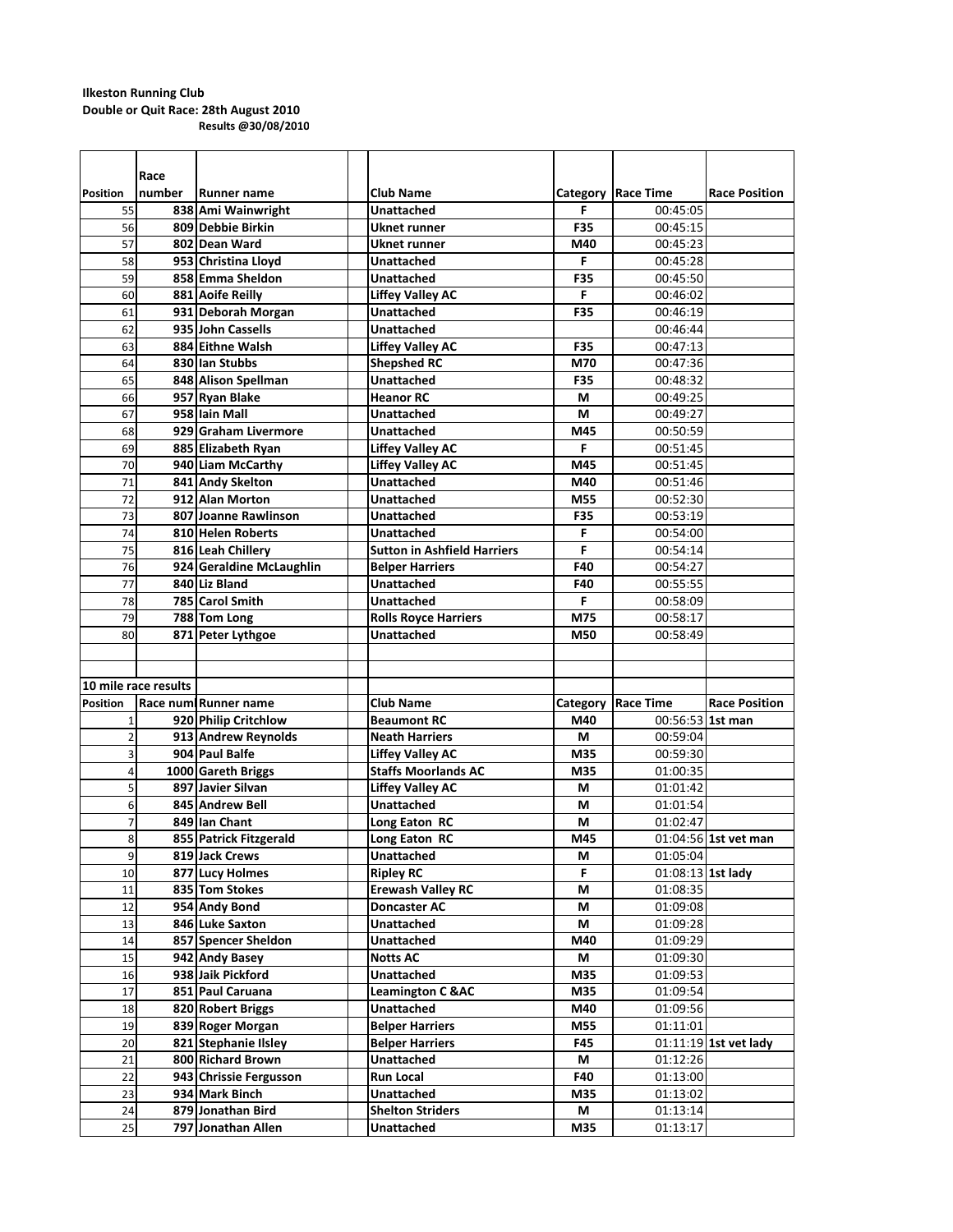|                 | Race   |                                     |                                                |                   |                      |                      |
|-----------------|--------|-------------------------------------|------------------------------------------------|-------------------|----------------------|----------------------|
| <b>Position</b> | number |                                     |                                                |                   |                      |                      |
|                 |        | <b>Runner name</b>                  | <b>Club Name</b>                               |                   | Category Race Time   | <b>Race Position</b> |
| 26<br>27        |        | 966 Sharon Mellors<br>789 Neil Cort | <b>Belper Harriers</b><br><b>Unattached</b>    | <b>F35</b><br>M45 | 01:13:19             |                      |
| 28              |        | 922 Graham Whitt                    |                                                | М                 | 01:14:11<br>01:14:50 |                      |
|                 |        | 901 Matthew Blyth                   | <b>Notts Police</b><br><b>Liffey Valley AC</b> |                   |                      |                      |
| 29              |        |                                     | <b>Ashbourne RC</b>                            | М                 | 01:15:06             |                      |
| 30              |        | 867 Emily Sanders                   |                                                | <b>F45</b>        | 01:15:30             |                      |
| 31              |        | 939 Keith Pepper                    | Formula one circuit crew                       | M45               | 01:15:37             |                      |
| 32              |        | 876 James Whitehead                 | <b>Unattached</b>                              | М                 | 01:16:10             |                      |
| 33              |        | 911 Emma Hallas                     | <b>Hatton Darts</b>                            | F                 | 01:16:38             |                      |
| 34              |        | 952 Anthony Davis                   | <b>Ripley RC</b>                               | M40               | 01:16:42             |                      |
| 35              |        | 801 Richard Mitson                  | <b>Notts AC</b>                                | M40               | 01:16:47             |                      |
| 36              |        | 864 Phil Read                       | <b>Unattached</b>                              | M60               | 01:17:57             |                      |
| 37              |        | 907 Kris Purdy                      | <b>Unattached</b>                              | M35               | 01:18:15             |                      |
| 38              |        | 873 Paul Jephcott                   | <b>Bushfield Joggers</b>                       | M50               | 01:18:40             |                      |
| 39              |        | 969 James Caldon                    | <b>Unattached</b>                              | M                 | 01:18:43             |                      |
| 40              |        | <b>786 Leonard Foulk</b>            | <b>Belper Harriers</b>                         | M40               | 01:19:04             |                      |
| 41              |        | 944 Simon Thompson                  | <b>Unattached</b>                              | М                 | 01:19:07             |                      |
| 42              |        | 791 Simon Fennemore                 | <b>Unattached</b>                              | M35               | 01:19:16             |                      |
| 43              |        | 970 Michael Sharpe                  | <b>Unattached</b>                              | M40               | 01:19:38             |                      |
| 44              |        | 829 Colin Lewis                     | <b>Erewash Valley RC</b>                       | M50               | 01:19:44             |                      |
| 45              |        | 917 Rob Pearce                      | <b>Belper Harriers</b>                         | M35               | 01:19:47             |                      |
| 46              |        | 964 Jimmy Huang                     | Unattached                                     | M40               | 01:20:28             |                      |
| 47              |        | 828 Carl Davey                      | <b>Redhill Road Runners</b>                    | M50               | 01:20:53             |                      |
| 48              |        | 880 Damiam Cowlishaw                | Long Eaton RC                                  | M45               | 01:21:25             |                      |
| 49              |        | 795 Lorraine Butterfield            | <b>Holme Pierrepont RC</b>                     | F40               | 01:21:43             |                      |
| 50              |        | 794 Julie Goodwin                   | <b>Matlock AC</b>                              | F40               | 01:22:24             |                      |
| 51              |        | 792 Matthew Ceiley                  | <b>Unattached</b>                              | М                 | 01:22:30             |                      |
| 52              |        | 783 Graham Smith                    | <b>Unattached</b>                              | M50               | 01:22:49             |                      |
| 53              |        | 798 Andy Wilcockson                 | <b>Unattached</b>                              | M35               | 01:23:33             |                      |
| 54              |        | 856 Alexander Williams              | <b>Unattached</b>                              | M35               | 01:23:51             |                      |
| 55              |        | 875 James Moseley                   | <b>Unattached</b>                              | М                 | 01:24:00             |                      |
| 56              |        | 863 Heather Dolan                   | Unattached                                     | F40               | 01:24:39             |                      |
| 57              |        | 941 Sarah Crannage                  | Long Eaton RC                                  | F                 | 01:24:51             |                      |
| 58              |        | 906 Matthew Birkin                  | <b>Unattached</b>                              | M35               | 01:25:02             |                      |
| 59              |        | 812 Gilly McLoughlin                | <b>Kimberley and District striders</b>         | F35               | 01:25:24             |                      |
| 60              |        | 860 Allan Raven                     | <b>Unattached</b>                              | M40               | 01:25:52             |                      |
| 61              |        | 910 Carol Prokopyszyn               | Long Eaton RC                                  | F40               | 01:26:32             |                      |
| 62              |        | 854 Penny Grainger                  | <b>Kimberley and District striders</b>         | <b>F35</b>        | 01:27:36             |                      |
| 63              |        | 827 Darren Sharpe                   | <b>Unattached</b>                              | M35               | 01:27:57             |                      |
| 64              |        | 784 Elaine Pladgeman                | <b>Barrow Runners</b>                          | F45               | 01:28:10             |                      |
| 65              |        | 930 Adam Lowerson                   | <b>Rolls Royce Harriers</b>                    | М                 | 01:28:17             |                      |
| 66              |        | 915 Phil Smith                      | <b>Unattached</b>                              | M40               | 01:28:21             |                      |
| 67              |        | 814 Helena Wooton                   | Unattached                                     | F35               | 01:29:20             |                      |
| 68              |        | 806 Steven Heyworth                 | <b>Unattached</b>                              | M35               | 01:29:36             |                      |
| 69              |        | 813 Steven Gilbert                  | <b>Unattached</b>                              | М                 | 01:29:56             |                      |
| 70              |        | 870 David Richards                  | Formula one circuit crew                       | M50               | 01:30:22             |                      |
|                 |        |                                     |                                                |                   |                      |                      |
| 71              |        | 815 Christian Williams              | Unattached                                     | F40               | 01:30:27             |                      |
| 72              |        | 805 Lee Royle                       | Unattached                                     | М                 | 01:30:30             |                      |
| 73              |        | 804 Paul Whyte                      | Unattached                                     | М                 | 01:30:35             |                      |
| 74              |        | 869 Lorraine Varney                 | Formula one circuit crew                       | <b>F50</b>        | 01:30:54             |                      |
| 75              |        | 927 Andrew Williams                 | <b>Unattached</b>                              | M50               | 01:31:39             |                      |
| 76              |        | 803 Elaine Besnard                  | Unattached                                     | F                 | 01:31:57             |                      |
| 77              |        | 923 John Chapman                    | <b>Belper Harriers</b>                         | M55               | 01:32:33             |                      |
| 78              |        | 790 John Cooper                     | Unattached                                     | M45               | 01:34:12             |                      |
| 79              |        | 793 Sarah McGinley                  | Unattached                                     | <b>F35</b>        | 01:34:22             |                      |
| 80              |        | 859 Sarah-Jane Prior                | <b>Unattached</b>                              | F35               | 01:34:36             |                      |